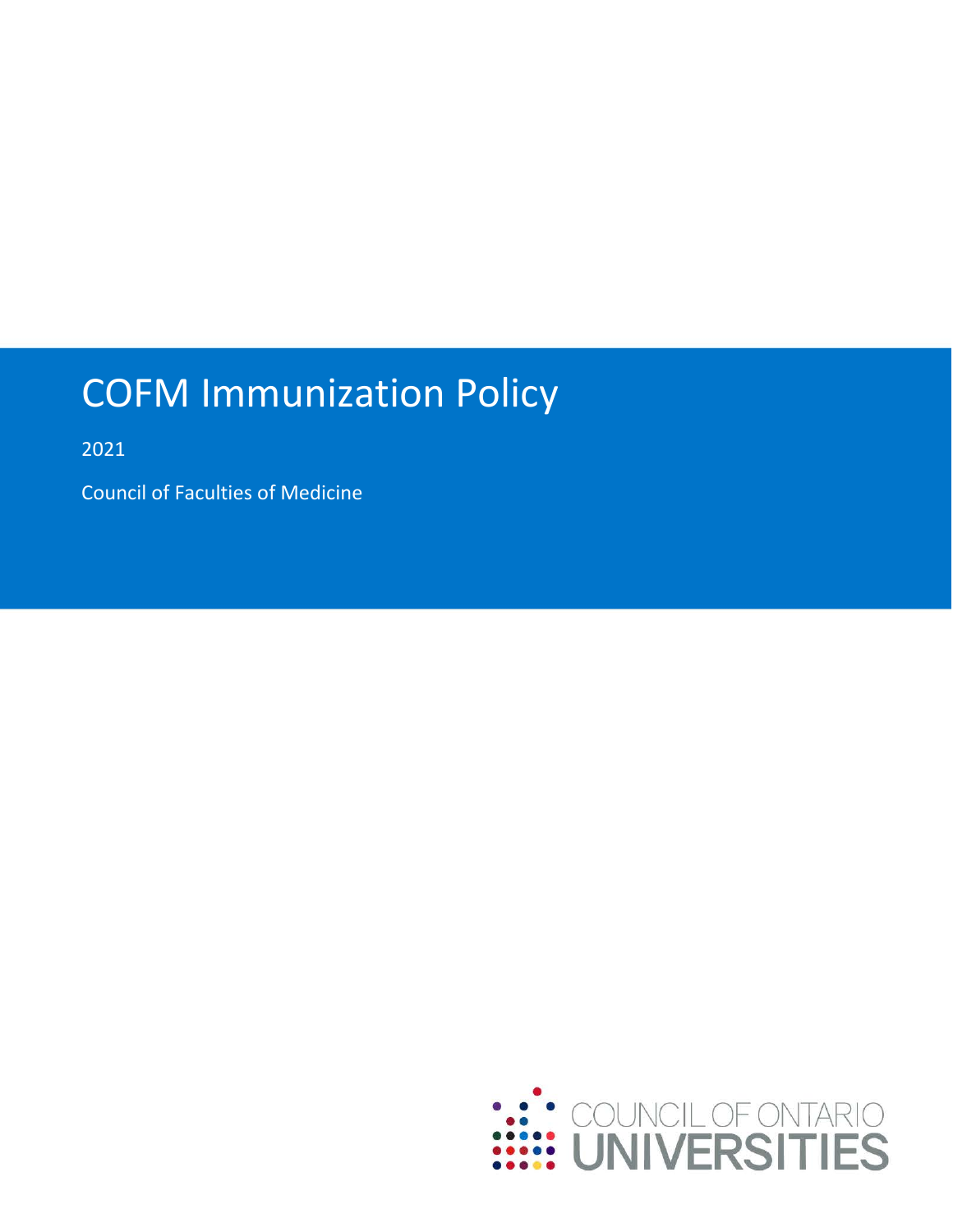# COFM Immunization Policy – 2021

This policy applies to all medical learners (undergraduate medical students and postgraduate residents and fellows) attending an Ontario medical school and performing clinical activities in Ontario. Undergraduate medical learners who do not comply with the immunization policy may be excluded from clinical activities. Residents who do not comply with the immunization policy may be delayed in starting or continuing training. Ontario medical learners doing international clinical placements will require an additional assessment. A travel medicine consultation should take place at least eight weeks before their placement. Additional immunizations may be necessary depending on the location of their placement.

This policy is an evidence-based consensus document developed by an expert working group on behalf of the six Ontario medical schools and faculties. The policy closely complies with the current Ontario Hospital Association immunization recommendations; however, immunization requirements of individual hospitals or clinical institutions may vary. The policy allows some flexibility to enable health care practitioners to select among certain options according to their professional judgment. All Ontario medical schools agree that regardless of option chosen in a particular clinical situation, learners of any Ontario medical school will have their immunization status accepted as long as this policy was followed.

The following investigations must be completed before entering a clinical placement. In the case of immunizations requiring multiple administrations, the series must be started before the learner enters a clinical placement and completed by the end of the first academic year. The medical learner may incur costs associated with some immunizations. For resident learners, the costs are subject to the terms of the PARO-CAHO Collective Agreement.

## **Tuberculosis**[1](#page-1-0) **:**

- a) Medical learners whose tuberculin skin test (TST) status is unknown or undocumented, and those previously identified as tuberculin negative, require a baseline two-step TST with PPD/5TU, unless they have:
	- documented results of a prior two-step test, or

 $\overline{a}$ 

• documentation of a negative TST within the last 12 months, in which case a singlestep test may be given.

If a learner has a previously documented positive tuberculin skin test, the learner should not receive another tuberculin skin test, see (d).

b) Medical learners who have had previous Bacille Calmette-Guerin (BCG) vaccine are still at risk of infection with *M. tuberculosis* and should be assessed as in (a) above. A history of BCG vaccine is **not** a contraindication to tuberculin testing.

<span id="page-1-0"></span><sup>1</sup> CDC Guidelines for Preventing the Transmission of Mycobacterium Tuberculosis in Health Care Settings (refer to most recent version). OHA/OMA Communicable Disease Surveillance Protocol – Tuberculosis (refer to most recent version)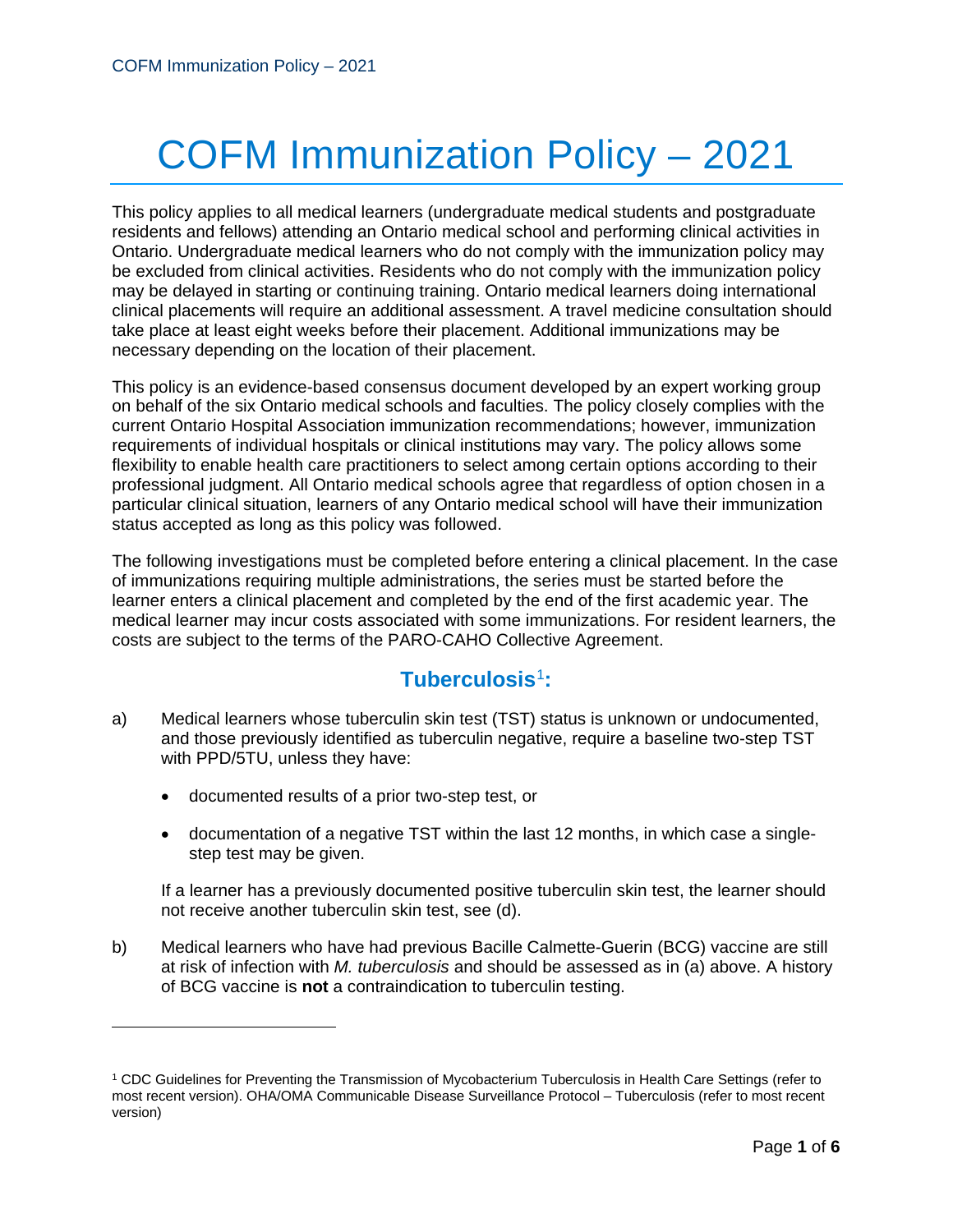#### **NOTE: Interferon Gamma Release Assays (IGRAs) are only recommended for learners unable to access a TST.**

- c) Contraindications to tuberculin testing are:
	- history of severe blistering reaction or anaphylaxis following the test in the past;
	- documented active TB;
	- clear history of treatment for TB infection or disease in the past;
	- extensive burns or eczema over the testing site (use an alternate site);
	- major viral infection (persons with a common cold may be tested; and/or
	- live virus vaccine in the previous twenty-eight (28) days.

#### **NOTE: Pregnancy is NOT a contraindication to a TST.**

- d) For medical learners who are known to have a previously documented positive tuberculin skin test, for those who are found to be tuberculin skin test positive, or for whom tuberculin skin testing is contraindicated as in (c) above, further assessment should be done by Health Services under the direction of a physician, or by the learner's personal physician.
- e) Chest radiographs should be taken on medical learners who:
	- i. have never been evaluated for a positive skin test;
	- ii. had a previous diagnosis of tuberculosis but have never received adequate treatment for TB; and/or
	- iii. have pulmonary symptoms that may be due to TB.

If the chest radiograph reveals features to indicate previous or active pulmonary TB, the medical learner should be further evaluated under the direction of a physician to rule out the possibility of active tuberculosis and, if active TB is not present, referred for consideration of a treatment plan (if any) for a latent TB infection (LTBI). Documentation of the results of this evaluation should be in place before s/he is cleared for clinical placement.

All TB skin test positive medical learners should be advised to report any symptoms of pulmonary TB as soon as possible to the Health Services, and should be managed using current guidelines.

Active cases of TB, those suspected of having active TB disease, tuberculin skin test converters and those with a positive TB skin test are reportable to the local Medical Officer of Health. Learners with active TB or suspected of having active TB should be reported as soon as possible to the Medical Officer of Health. Occupationally acquired active TB and LTBI are also reportable to Workplace Safety and Insurance Board (WSIB) and the Ontario Ministry of Labour.

Annual screening for TB may be necessary in health care settings with a high incidence of active TB disease. Health Services should consult the local Medical Officer of Health and local hospitals regarding the incidence of active TB disease in the region and the need for continuing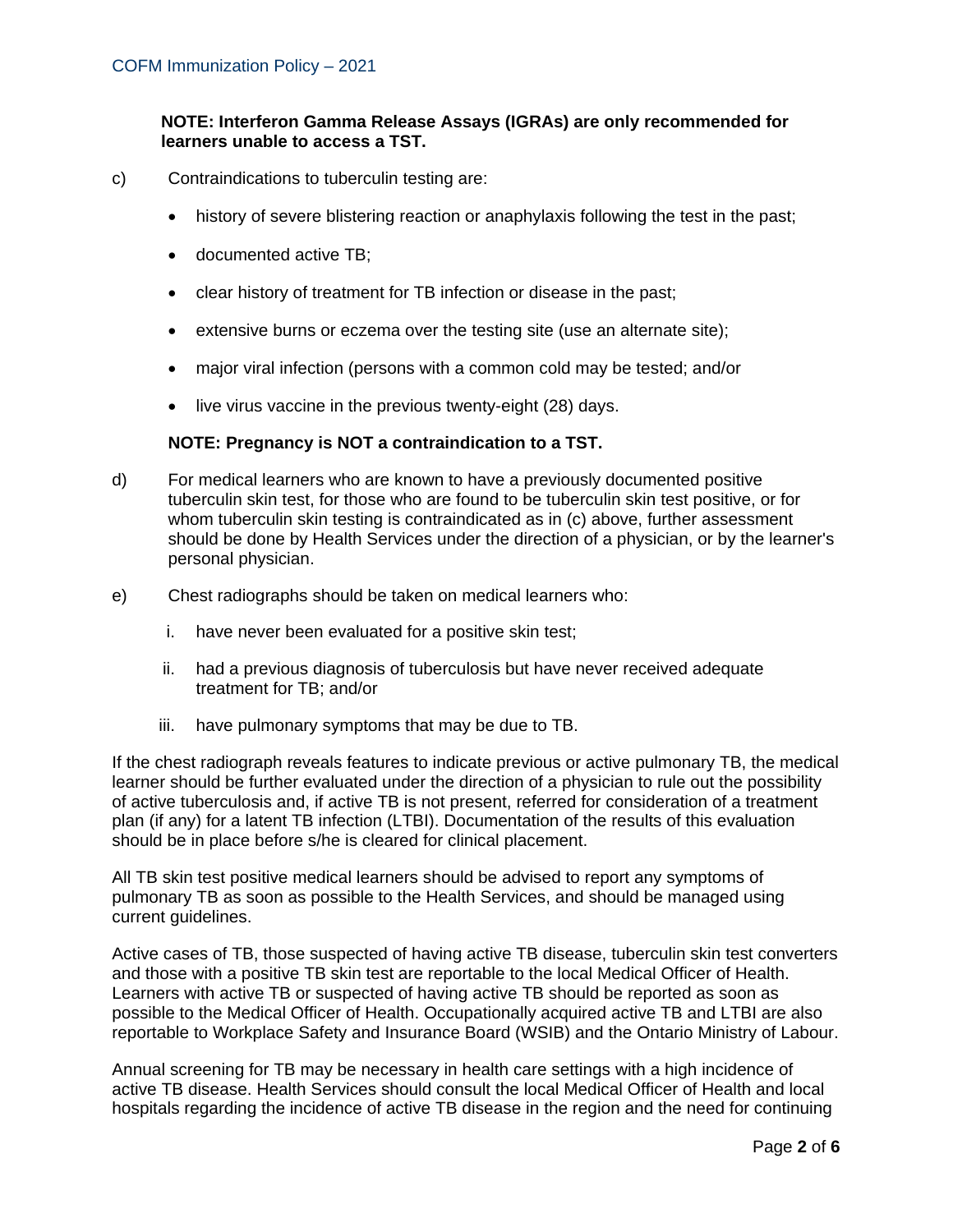TB surveillance of medical learners. A review of admissions through health records will determine if the setting is a high risk facility, as defined by Public Health Agency of Canada, i.e.  $\geq$  6 cases of active TB disease per year, requiring active surveillance.

## **Varicella/Zoster**[2](#page-3-0) **:**

Medical learners must demonstrate evidence of immunity. Medical learners can be considered immune to varicella/zoster if they have:

- laboratory evidence of immunity (positive IgG antibody) **OR**
- documentation of 2 doses of a VZV-containing vaccine (given on or after the first birthday with doses occurring at least 28 days apart. Refer to the [Canadian](https://www.canada.ca/en/public-health/services/publications/healthy-living/canadian-immunization-guide-part-1-key-immunization-information/page-13-recommended-immunization-schedules.html)  [Immunization Guide](https://www.canada.ca/en/public-health/services/publications/healthy-living/canadian-immunization-guide-part-1-key-immunization-information/page-13-recommended-immunization-schedules.html) for further information on recommended intervals.) **OR**
- laboratory evidence of actual infection (polymerase chain reaction or direct immunofluorescence)

VZV vaccine is required for non-immune medical learners. If after vaccination a varicella-like rash localized to the injection site develops, the person may continue to work if the rash is covered. A small number (approximately 3%-5% after the first injection and 1% after the second injection) of vaccinated persons will develop a varicella-like rash not localized to the injection site; these persons should be excluded from work with high-risk patients (e.g., children, newborns, obstetrical patients, transplant patients, oncology patients) until lesions are dry and crusted, unless lesions can be covered. The effects of varicella vaccine on the fetus are unknown; therefore, pregnant women should not be vaccinated. Women should delay pregnancy for at least four (4) weeks following vaccination.

Serologic testing for immunity after immunization is not recommended. Currently available serologic tests, although useful to determine natural immunity, are not sensitive enough to determine post-vaccine immunity.

#### **Measles**[3](#page-3-1)**:**

Medical learners must demonstrate evidence of immunity. Only the following will be accepted as proof of measles immunity:

- documentation of at least 2 doses of measles-containing vaccine on or after the first birthday, with doses given at least 28 days apart, **OR**
- laboratory evidence of immunity (positive IgG antibody)

 $\ddot{\phantom{a}}$ 

If this evidence of immunity is not available, to meet the above requirements the medical learner must have (a) measles immunization(s), in the form of a trivalent measles-mumps-rubella

<span id="page-3-0"></span><sup>2</sup> National Advisory Committee on Immunization (NACI) **Canadian Immunization Guide,** Public Health Agency of Canada (refer to most recent version). OHA/OMA Communicable Disease Surveillance Protocols – Varicella/Zoster (Chickenpox/Shingles) (refer to most recent version)

<span id="page-3-1"></span><sup>3</sup> National Advisory Committee on Immunization (NACI) **Canadian Immunization Guide,** Public Health Agency of Canada (refer to most recent version). OHA/OMA Communicable Disease Surveillance Protocols – Measles (refer to most recent version)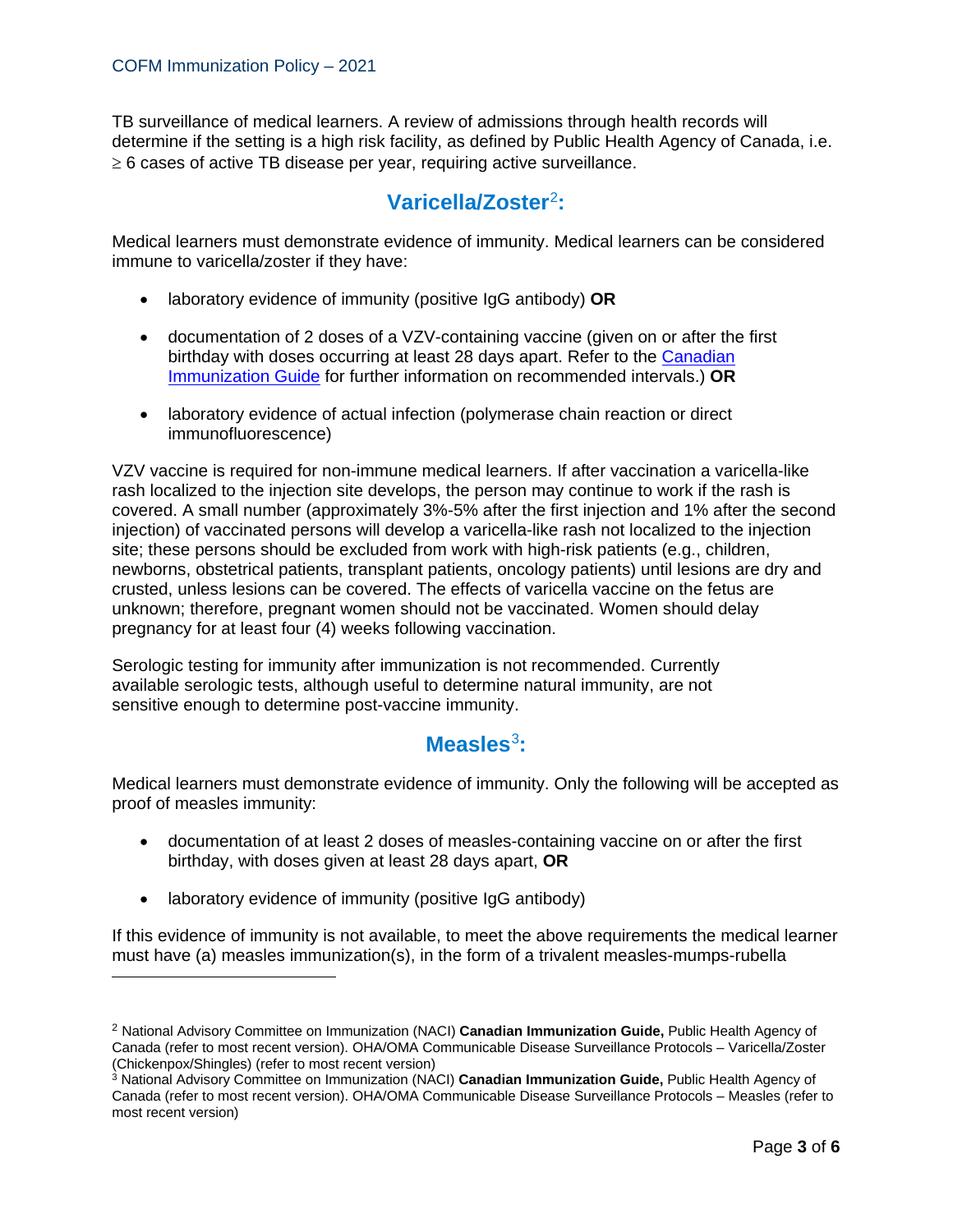(MMR) vaccine, unless the learner is pregnant. Pregnant women should not be vaccinated with live-virus vaccines, like MMR. Women should delay pregnancy for at least four (4) weeks following vaccination.

#### **Mumps**[4](#page-4-0)**:**

Medical learners must demonstrate evidence of immunity. Only the following will be accepted as proof of mumps immunity:

- documentation of at least 2 doses of mumps-containing vaccine on or after the first birthday, with doses given at least 28 days apart, **OR**
- laboratory evidence of immunity (positive IgG antibody).

If this evidence of immunity is not available, the medical learner must have (a) mumps immunization(s) (if they had no previous doses of mumps-containing vaccine, they need two doses of MMR; If they had one previous dose of mumps-containing vaccine, they need one dose of MMR), in the form of a trivalent measles-mumps-rubella (MMR) vaccine, unless the learner is pregnant. Pregnant women should not be vaccinated with live-virus vaccines, like MMR. Women should delay pregnancy for at least four (4) weeks following vaccination.

## **Rubella**[5](#page-4-1) **:**

Medical learners must demonstrate evidence of immunity. Only the following will be accepted as proof of rubella immunity:

- documentation of one dose of rubella-containing vaccine on or after their first birthday; **OR**
- laboratory evidence of immunity (positive IgG antibody).

If this evidence of immunity is not available, the medical learner must have one dose of a rubella-containing vaccine, in the form of a trivalent measles-mumps-rubella (MMR) vaccine, unless the learner is pregnant. Pregnant women should not be vaccinated with live-virus vaccines, like MMR. Women should delay pregnancy for at least four (4) weeks following vaccination.

# **Hepatitis B (HBV)**[6](#page-4-2) **:**

Documented evidence of a complete series of HBV immunizations, in addition to testing for antibodies to HBsAg (Anti-HBs) at least one month after the vaccine series is complete is required. Medical learners who have received a complete series of HBV vaccine and who have had an inadequate serological response should be tested for surface antigen (HBsAg) to determine if the reason for their non-response is because they are already a hepatitis B virus

 $\overline{a}$ 

<span id="page-4-0"></span><sup>4</sup> National Advisory Committee on Immunization (NACI) **Canadian Immunization Guide,** Public Health Agency of Canada (most recent version). OHA/OMA Communicable Diseases Surveillance Protocols – Mumps (refer to most recent version),<br><sup>5</sup> OHA/OMA Communicable Diseases Surveillance Protocols – Rubella (refer to most recent version)

<span id="page-4-1"></span>

<span id="page-4-2"></span><sup>6</sup> American Academy of Pediatrics **Red Book** (refer to most recent version)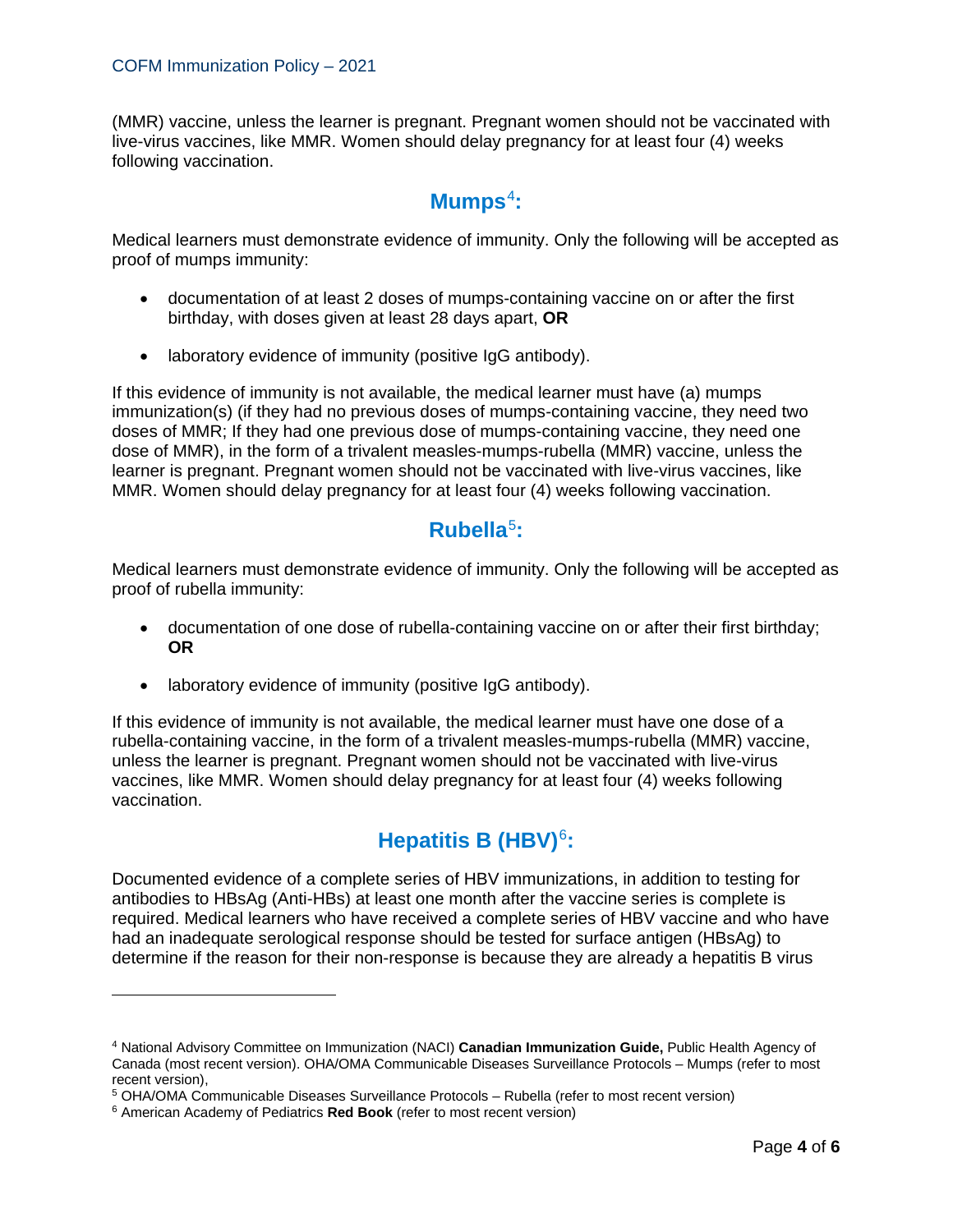carrier. If the blood test identifying an inadequate serological response (anti-HBs <10 IU/L) was done one to six months after completing the vaccination series and the learner tests negative for HBsAg, the learner should receive an additional primary series. If the initial negative antibody result (anti HBs<10 IU/L) was done more than six months after completing the vaccination series, and the learner is negative for HBsAg, a test for serological response (anti HBs) could be done after the first booster in the second series. If the anti-HBs is >= to 10 IU/L, no further doses are needed. If after the first dose an inadequate serological response is still found, continue with the remaining dose(s) and repeat the serology test (anti-HBs) one month after completing the second series. The sequence may be reversed, i.e., the "booster" test dose may be done before testing for HBsAg, if this is more appropriate considering the learner demographics.

If the anti-HBs titre is <10 IU/L one month after completing the second series, the person is considered a non-responder and must be counselled to be vigilant in preventing and followingup after needle stick injuries or any other potential exposure to HBV. Immediate medical management of the non-responder medical learner after a potential exposure to blood or body fluids is required as may need passive immunization with hepatitis B immune globulin.

Routine booster doses of vaccine are not currently recommended in persons with previously demonstrated antibody as immune memory persists even in the absence of detectable anti-HBs, however periodic testing should be conducted in hepatitis B responders who are immunosuppressed to ensure they are maintaining their anti-HBs titre.

#### **Polio:**

Documented history of a primary series is requested (oral included). In the absence of documentation of an original series, the learner should receive an adult primary series consisting of at least three doses of IPV.

#### **Tetanus/Diphtheria:**

Documented history of a primary series and dates of boosters are requested. In the absence of documentation of an original series, the learner should be offered immunization with a full primary series. If the most recent booster is not within the last 10 years, a booster must be given. If a Tdap (Adacel® Vaccine) has not been given as an adult (18+), this booster should be a Tdap.

## **Acellular Pertussis**[7](#page-5-0)**:**

A single dose of Acellular Pertussis in the form of a Tdap (Adacel® vaccine) is given if not previously received as an adult (18+). The adult dose is in addition to the routine adolescent booster dose. There is no contraindication in receiving Tdap in situations where the learner has had a recent Td immunization.

 $\overline{a}$ 

<span id="page-5-0"></span> $7$  OHA/OMA Communicable Diseases Surveillance Protocols – Pertussis (refer to most recent version)